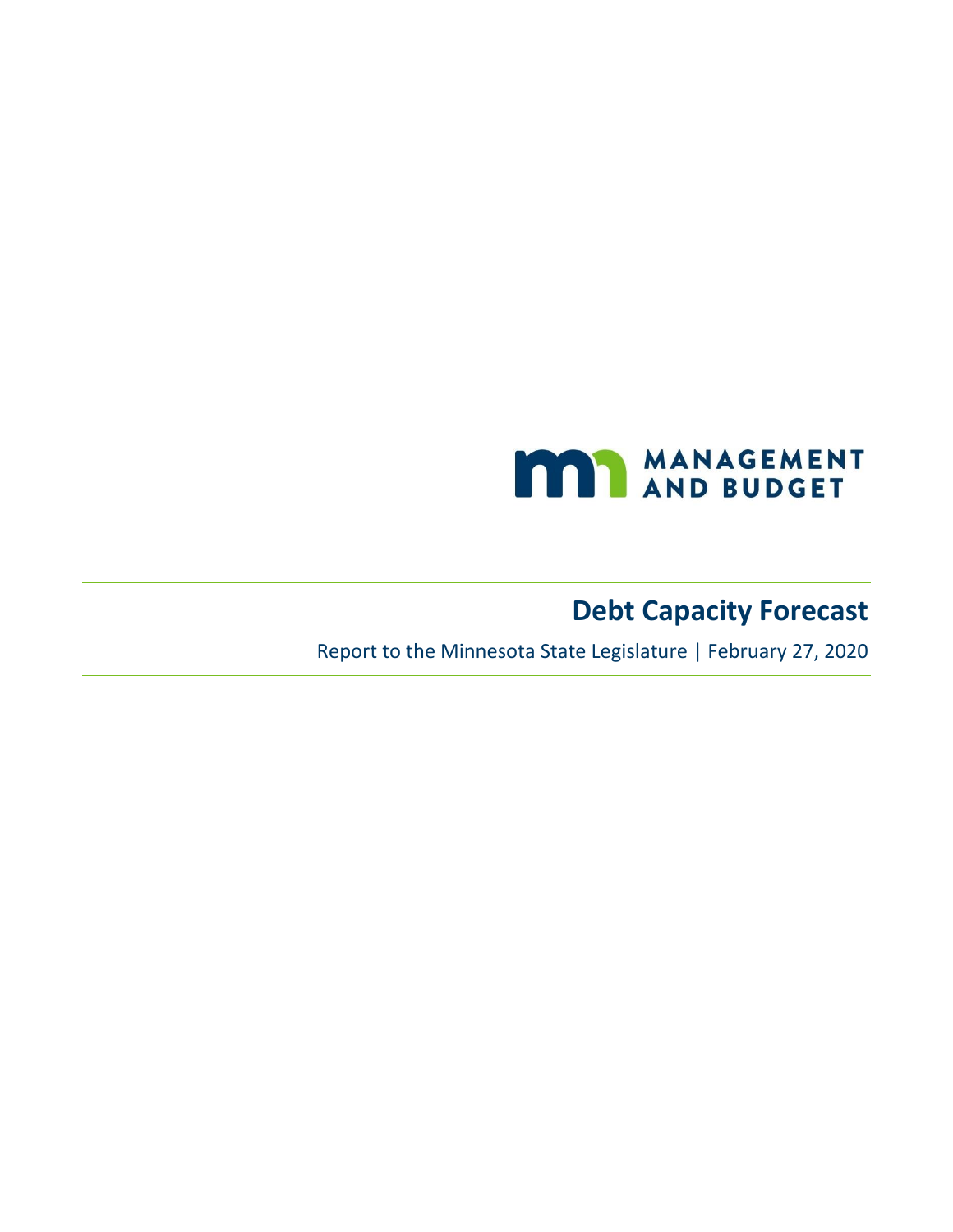

## **Office Memorandum**

**Date:** February 27, 2020

**To:** Legislative Reference Library

**From:** Myron Frans, Commissioner  $\mathbb{N}$ 

**Subject:** Report to the Legislature - Debt Capacity Forecast

Minnesota Statutes, Section 16A.105 requires the Commissioner of Management and Budget to prepare a debt capacity forecast to be delivered to the governor and legislature in February and November of each year.

Attached is the February 2020 debt capacity forecast.

Attachment

cc: Senator Paul Gazelka Senator Susan Kent Senator Julie Rosen Senator David Senjem Representative Melissa Hortman Representative Kurt Daudt Representative Lyndon Carlson Representative Mary Murphy

658 Cedar Street 400 Centennial Office Building Saint Paul, Minnesota 55155 TTY: 1-800-627-3529

An Equal Opportunity Employer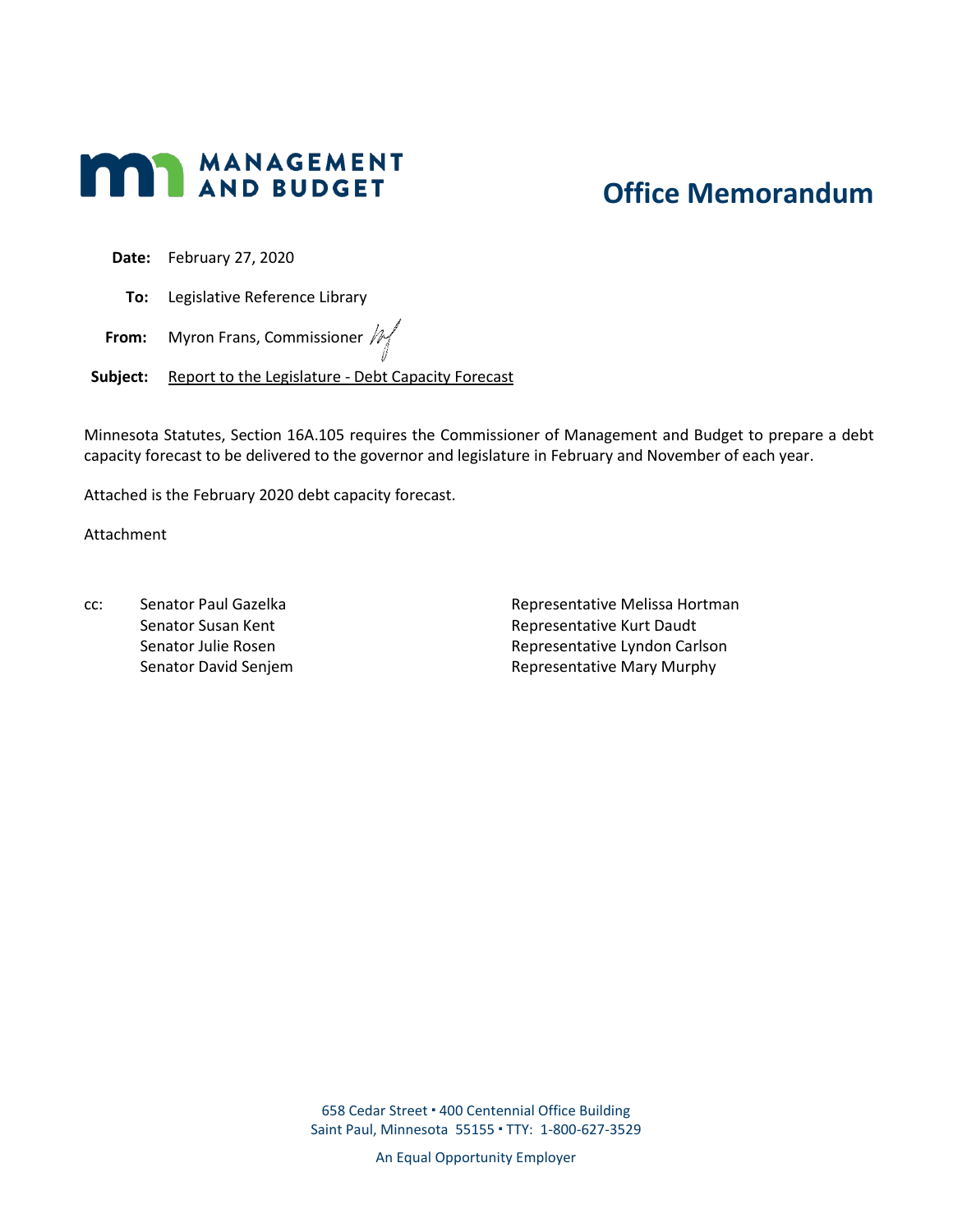# Minnesota Management and Budget **Debt Capacity Forecast** | **February 2020**

## **Introduction**

Minnesota Statutes, Section 16A.105 requires the Commissioner of Management and Budget ("MMB") to prepare a debt capacity forecast to be delivered to the governor and legislature in February and November of each year.

## **Statement of Indebtedness**

The statement of indebtedness describes the amount of debt we are currently obligated to repay. As of February 27, 2020, the state of Minnesota has outstanding principal totaling \$7,776,440,000, which includes \$6,338,750,000 in outstanding principal for general obligation bonds (both various purpose and trunk highway bonds) and \$1,437,690,000 in outstanding principal for other tax-supported obligations. Please see the attached Exhibit 1 for more detail about these obligations.

The state has no general obligation short-term notes outstanding.

### **Debt Service Costs**

The details of the actual and forecasted debt service costs for all of the state's tax-supported debt are provided in the following table. For the purpose of this forecast, the assumption for future capital budgets for various purpose general obligation bonds is \$755 million in the even-numbered years and \$240 million in the odd-numbered years. For trunk highway bonds, the forecast amounts for existing bond authorizations have been prepared based upon information provided by the Department of Transportation and do not assume any additional bond authorizations. The column entitled "Other Tax-Supported Bonds" reflects the actual debt service obligations in each fiscal year for the non-general obligation debt identified in Exhibit 1; it does not reflect the total amount appropriated in each fiscal year for such obligations. The estimate for interest rates used for future bond issues is derived from the IHS Markit ("IHS") data used to develop the February 2020 Budget and Economic Forecast.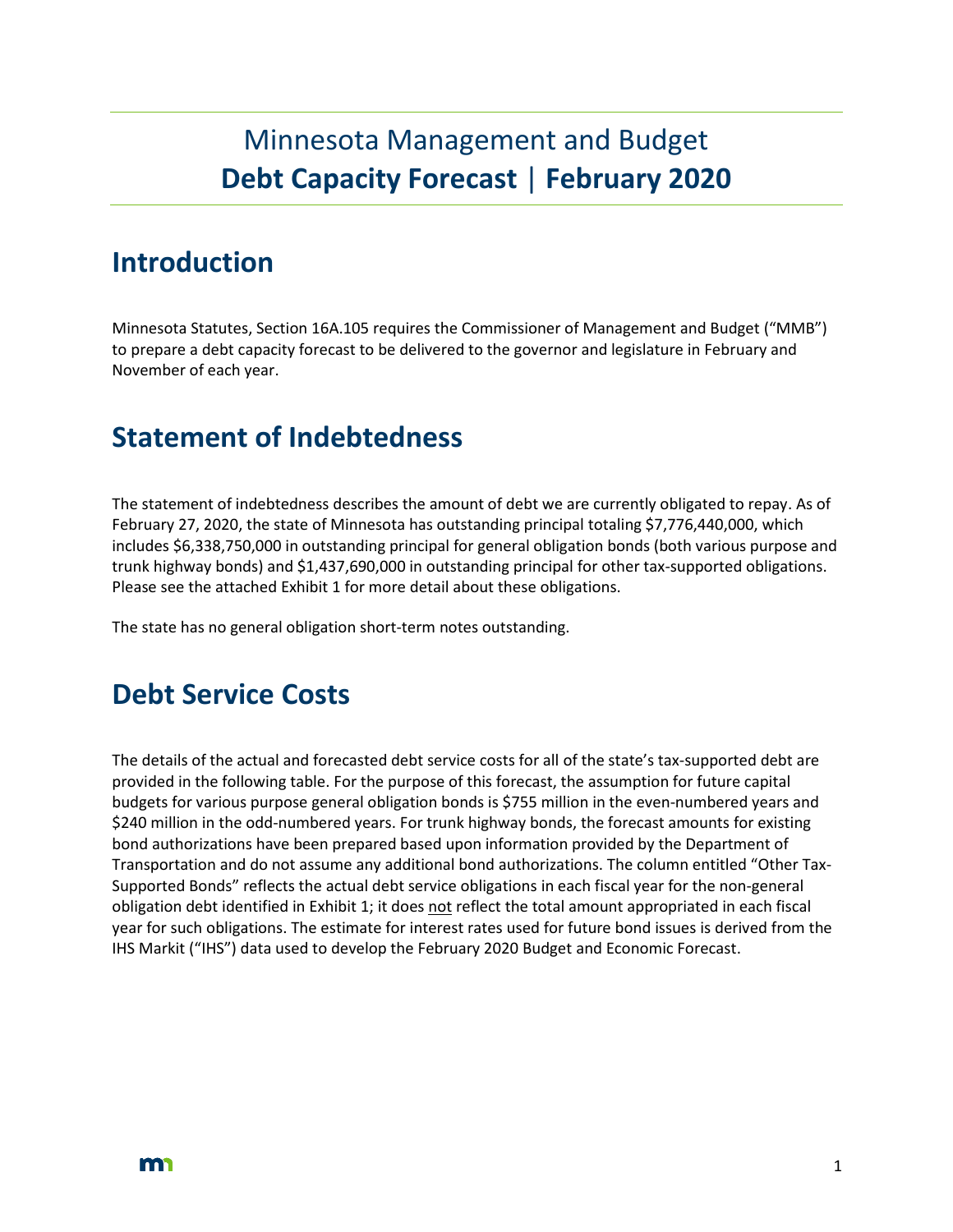### **Annual Debt Service Costs**

#### **(\$ in Thousands)**

|                    |          | <b>General Obligation Bonds</b>  |                                     |                 | <b>Other Tax</b>                 |              |  |
|--------------------|----------|----------------------------------|-------------------------------------|-----------------|----------------------------------|--------------|--|
| <b>Fiscal Year</b> |          | <b>Various</b><br><b>Purpose</b> | <b>Trunk</b><br><b>Highway Fund</b> | <b>Subtotal</b> | <b>Supported</b><br><b>Bonds</b> | <b>Total</b> |  |
| 2014               | actual   | \$619,935                        | \$136,488                           | \$756,423       | \$97,492                         | \$853,915    |  |
| 2015               | actual   | \$623,060                        | \$154,593                           | \$777,653       | \$147,149                        | \$924,802    |  |
| 2016               | actual   | \$609,285                        | \$180,725                           | \$790,010       | \$148,484                        | \$938,494    |  |
| 2017               | actual   | \$529,215                        | \$193,539                           | \$722,754       | \$150,838                        | \$873,593    |  |
| 2018               | actual   | \$563,123                        | \$211,009                           | \$774,133       | \$150,439                        | \$924,572    |  |
| 2019               | actual   | \$549,785                        | \$214,903                           | \$764,688       | \$150,675                        | \$915,363    |  |
| 2020               | forecast | \$540,081                        | \$209,821                           | \$749,902       | \$144,487                        | \$894,389    |  |
| 2021               | forecast | \$589,970                        | \$234,914                           | \$824,884       | \$144,337                        | \$969,221    |  |
| 2022               | forecast | \$610,195                        | \$242,098                           | \$852,293       | \$144,257                        | \$996,550    |  |
| 2023               | forecast | \$594,771                        | \$247,862                           | \$842,633       | \$142,811                        | \$985,444    |  |
| 2024               | forecast | \$602,764                        | \$255,032                           | \$857,795       | \$142,935                        | \$1,000,730  |  |
| 2025               | forecast | \$609,911                        | \$264,466                           | \$874,377       | \$143,212                        | \$1,017,589  |  |
| 2026               | forecast | \$603,767                        | \$264,729                           | \$868,496       | \$128,573                        | \$997,069    |  |

*\*Totals may not add due to rounding.*

### **Debt Authorized and Unissued**

As of February 27, 2020, the state has authorized but not yet issued (sold) general obligation bonds for various purposes and trunk highway purposes totaling \$2,085,905,408. In addition to the general obligation bonds, the state has authorized appropriation bonds that have not been sold. The 2015, 2018, and 2019 Legislatures authorized the sale of \$154 million of state appropriation bonds by the Housing Finance Agency to finance a housing infrastructure bonding program, of which \$131.8 million remains unissued as of February 2020. The 2015 and 2017 Legislatures authorized \$22.5 million of state appropriation bonds for the Lewis and Clark Regional Water System project, of which \$3.5 million remains unissued as of February 2020. The 2011 Legislature authorized \$10 million in state appropriation bonds to finance the pay-for-performance bond program, which bonds remain unissued. The total amount of authorized and unissued tax-supported obligations is \$2,231,175,408. All other currently authorized tax-supported obligations have been issued.

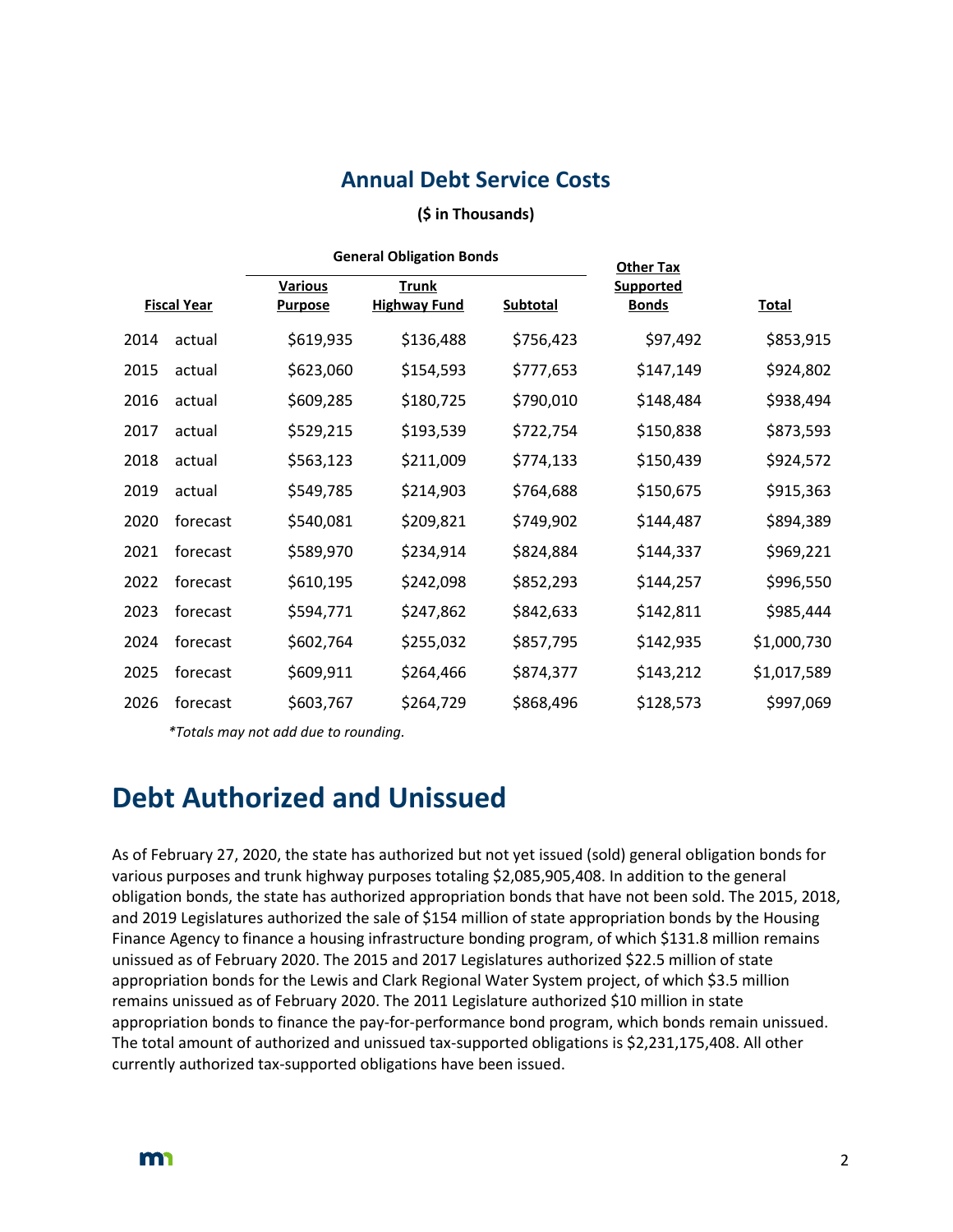# **Managing State Debt Capacity**

MMB adopted Capital Investment Guidelines in December 2009, to measure and track the debt of the state. Debt or capital investment guidelines are used to assist in decision making, communicate policy goals, provide recommendations for the structure of debt issues, and demonstrate a commitment to long-term capital and financial planning. MMB's guidelines are intended to:

- Be consistent with measures used by the credit rating agencies and foster direct comparisons with the debt burdens of other states;
- Be comprehensive to ensure all kinds of tax-supported debt obligations are recognized; and
- Continue Minnesota's conservative financial management practices.

Adherence to a debt management policy signals to rating agencies and the capital markets that a government is well managed and therefore is likely to meet its debt obligations in a timely manner. The Capital Investment Guidelines are:

- 1. Total tax-supported principal outstanding shall be 3.25% or less of total state personal income.
- 2. Total amount of principal (both issued, and authorized but unissued) for state general obligations, state moral obligations, equipment capital leases, and real estate capital leases are not to exceed 6% of state personal income.
- 3. 40% of general obligation debt shall be due within five years and 70% within ten years, if consistent with the useful life of the financed assets and/or market conditions.

The first two guidelines help to determine our capacity for additional debt. Both guidelines compare the state's debt<sup>1</sup> to the state's personal income. The first comparison is what the state owes, based on the amount of debt we have sold. The second comparison is what the state would owe if all the debt that has been authorized were sold. The third guideline helps determine how well we manage how quickly we pay off our general obligation debt.

### **Debt Capacity Guideline #1**

Guideline #1 compares the total amount of debt the state has sold and currently owes to the state's personal income. Each bonding bill authorizes MMB to sell bonds and use the proceeds for the projects identified in the bill. For any given bond authorization, we typically sell bonds over a period of years to make the funds available for the projects when needed, and not sooner. For example, if \$755 million were authorized in 2020, we assume we would sell \$113 million of bonds in 2020, an additional \$264 million in 2021, and the remainder in the following years. It may be five years or more before the total amount authorized in each bonding bill is actually sold.

<sup>&</sup>lt;sup>1</sup> "State debt" refers to tax-supported debt and includes state general obligation debt (both various purpose and trunk highway), certificates of participation and lease revenue bonds, state issued appropriation bonds, and other issuer bonds supported by a state appropriation.

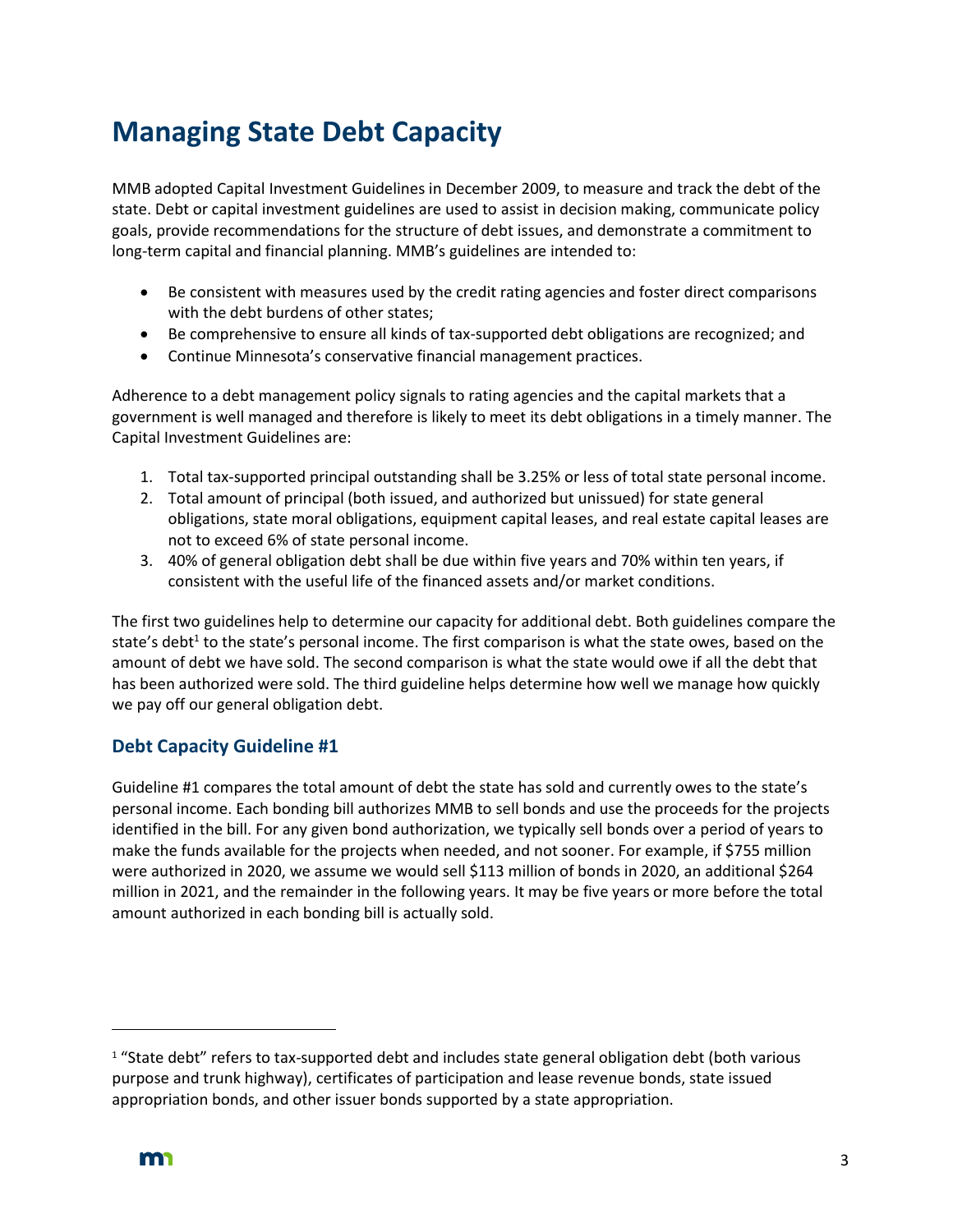Our measure for Guideline #1 is that the amount of debt sold and currently owed does not exceed 3.25% of personal income. The state is currently within Guideline #1. See Exhibit 2 for the State's compliance with Guideline #1 for the past 10 years.

| Tax-supported principal sold                                                                                | \$7.776 billion   |
|-------------------------------------------------------------------------------------------------------------|-------------------|
| FY 2020 state personal income estimate - IHS forecast                                                       | \$343.062 billion |
| As a percent of state personal income, not to exceed 3.25%                                                  | 2.27%             |
| Estimate of maximum amount of tax-supported debt that could be sold<br>today before exceeding Guideline #1* | \$3.373 billion*  |

\*Bonds authorized are typically not sold all at once; they are sold over several years.

### **Debt Capacity Guideline #2**

Guideline #2 compares the total amount of authorized state debt, including state moral obligations and equipment capital leases, to personal income. This guideline differs from the first guideline in that it includes all authorized state debt, whether it has been sold or not, and it also captures state moral obligations and equipment capital leases.

Our measure for Guideline #2 is that total debt authorized does not exceed 6% of personal income. The state is currently within Guideline #2. See Exhibit 2 for the State's compliance with Guideline #2 for the past 10 years.

| Total principal sold plus authorized and not yet sold                                                               | \$12.263 billion  |
|---------------------------------------------------------------------------------------------------------------------|-------------------|
| FY 2020 state personal income estimate - IHS forecast                                                               | \$343.062 billion |
| As a percent of state personal income, not to exceed 6.0%                                                           | 3.57%             |
| Estimated maximum amount of additional tax-supported debt that<br>could be authorized before exceeding Guideline #2 | \$8.320 billion   |

### **Debt Capacity Guideline #3**

Guideline #3 evaluates how quickly we pay off our general obligation bonds. Our goal is that no less than 40% of our general obligation debt is paid within five years and no less than 70% within ten years. MMB structures general obligation debt to comply with this guideline.

Of the state's general obligation bonds outstanding on June 30, 2019, 42.1 percent were scheduled to mature within five years and 73.6 percent were scheduled to mature with ten years. Furthermore, of the state's general obligation bonds expected to be outstanding on June 30, 2020, 42.2 percent are scheduled to mature within five years and 74.0 percent are scheduled to mature with ten years. The state is currently within Guideline #3.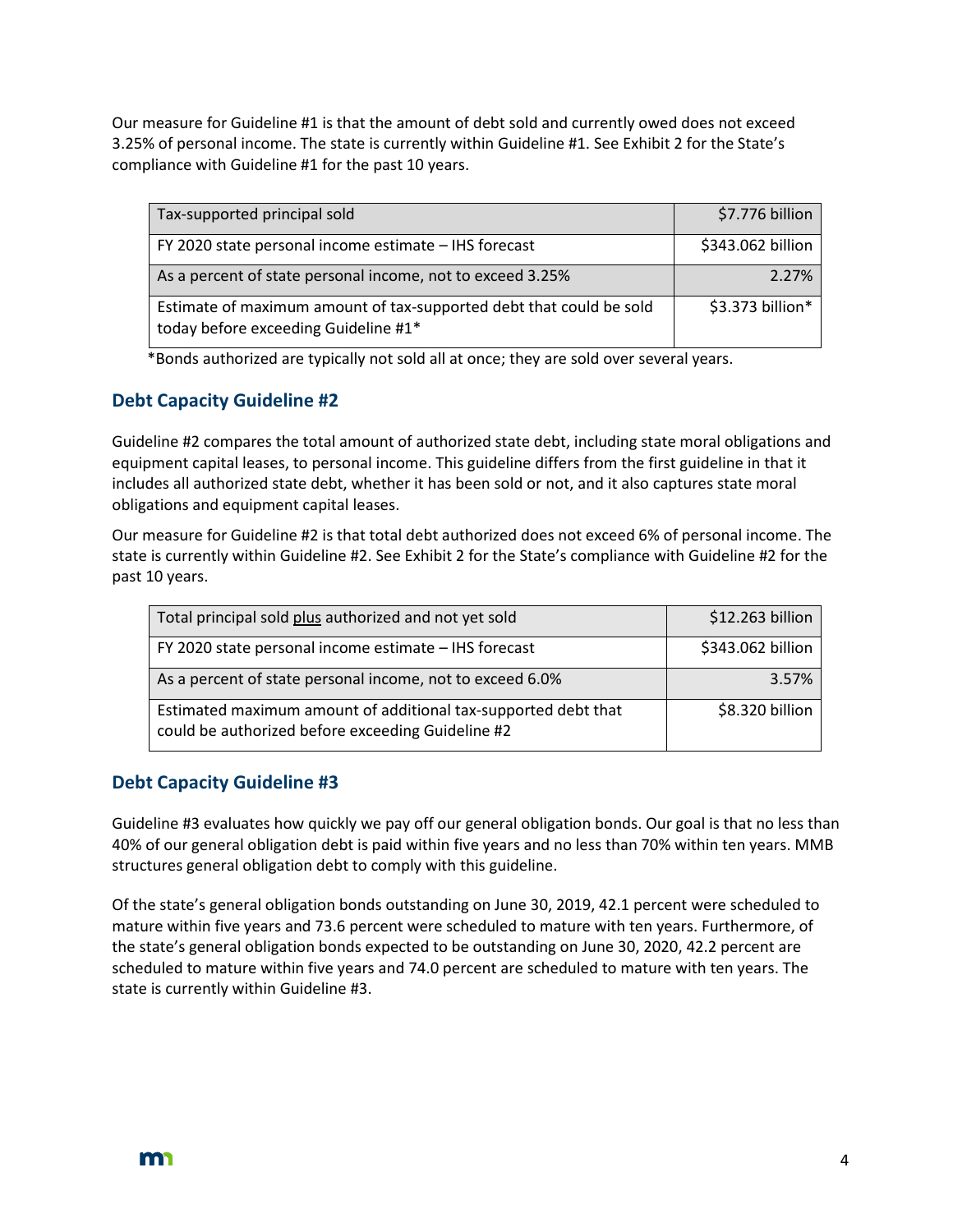### **Maximum Debt Capacity under Current Guidelines**

The maximum debt capacity refers to the amount of additional debt that could be authorized each legislative session without exceeding our debt guidelines. This information can be used to answer the question of how big a bonding bill *could* be, but does not suggest how big a bonding bill *should* be. The table below shows the maximum annual new debt authorizations until the limit in either Guideline #1 or Guideline #2 is reached. Our calculations assume that the maximum amount of state debt would be authorized. The table also shows the additional general fund debt service costs resulting from the maximum authorizations.

| <b>Dollars in millions</b>                                              | FY      | FY      | FY      | FY      | FY      | <b>FY</b> |
|-------------------------------------------------------------------------|---------|---------|---------|---------|---------|-----------|
|                                                                         | 2020    | 2021    | 2022    | 2023    | 2024    | 2025      |
| <b>Bonding Bill Assumed in Feb '20 Forecast</b>                         | \$755   | \$240   | \$755   | \$240   | \$755   | \$240     |
| <b>Maximum New Debt Authorizations Within</b><br><b>Debt Guidelines</b> | \$3,500 | \$1,755 | \$1,200 | \$1,500 | \$1,300 | \$1,500   |
| <b>Impact on Guideline #1</b>                                           | 2.38%   | 2.62%   | 3.00%   | 3.18%   | 3.25%   | 3.22%     |
| <b>Impact on Guideline #2</b>                                           | 4.26%   | 4.38%   | 4.34%   | 4.35%   | 4.29%   | 4.27%     |
| <b>Additional Debt Service Required</b>                                 | \$0     | \$43    | \$164   | \$336   | \$402   | \$483     |

#### **February 2020 Debt Capacity Report Maximum**

#### It is IMPORTANT to note that:

- 1. The amounts listed in the "Maximum New Debt Authorizations" line could be allocated among any of the following types of debt: various purpose general obligation bonds, trunk highway general obligation bonds, state general fund appropriation bonds, certificates of participation and real estate and equipment capital leases.
- 2. The assumptions for personal income are based on the February 2020 Forecast information provided by IHS. Changes to personal income in subsequent forecasts will change the estimated capacity of both Guidelines #1 and #2.
- 3. Impacts to Guideline #3 are not reflected in this table. MMB structures bond sales to remain in compliance with Guideline #3. The maximum debt authorizations shown in the table may require MMB to structure debt differently in the future, for example by frontloading the principal in certain maturities instead of selling bonds with level principal in each maturity.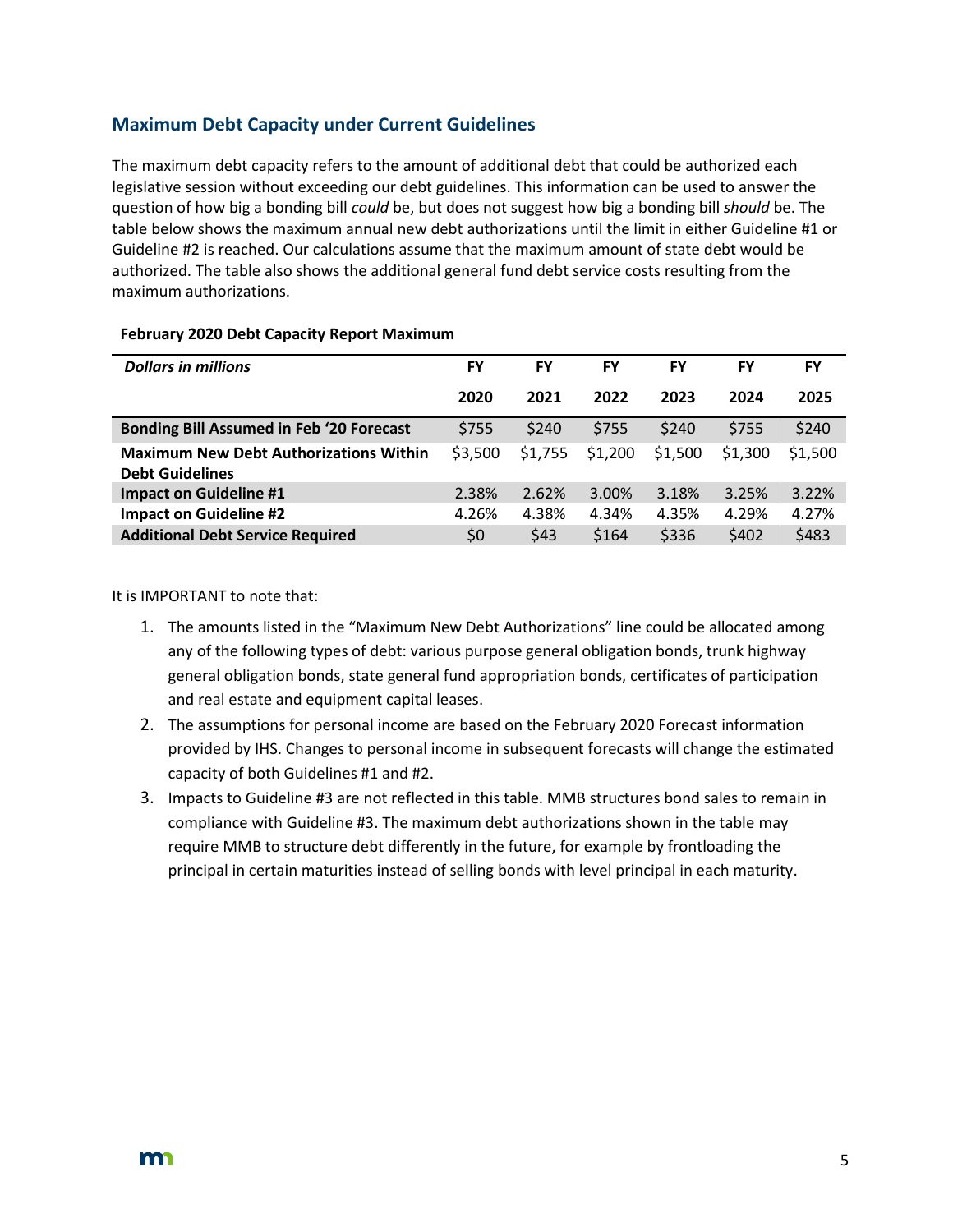#### **Capital Investment Guidelines** Exhibit 1

#### **Summary of Outstanding Principal as of 02/27/2020 As of February 2020, Budget and Economic Forecast**

| <b>Tax-Supported Debt (Guideline #1)</b>                                               | <b>Principal Outstanding</b> | <b>Authorized, Unissued</b> | <b>Total</b>     |
|----------------------------------------------------------------------------------------|------------------------------|-----------------------------|------------------|
| All State General Obligation Debt                                                      |                              |                             |                  |
| General Fund State General Obligation Debt                                             | 4,286,625,000                | 891,187,167                 | 5,177,812,167    |
| Trunk Highway Fund General Obligation Debt                                             | 2,052,125,000                | 1,194,718,241               | 3,246,843,241    |
| BCA Bemidji Lease Revenue Bonds                                                        | 1,190,000                    | 0                           | 1,190,000        |
| Other Real Estate Capital Leases:                                                      |                              |                             |                  |
| Ag/Health Buildings                                                                    | 26,315,000                   | 0                           | 26,315,000       |
| <b>DHS Building</b>                                                                    | 31,430,000                   | 0                           | 31,430,000       |
| MHFA Supportive Housing 2008                                                           | 21,985,000                   | 0                           | 21,985,000       |
| MHFA Housing Infrastructure 2012                                                       | 23,395,000                   | 0                           | 23,395,000       |
| MHFA Housing Infrastructure 2014                                                       | 79,190,000                   | 0                           | 79,190,000       |
| MHFA Housing Infrastructure 2015                                                       | 11,305,000                   | 2,730,000                   | 14,035,000       |
| MHFA Housing Infrastructure 2017                                                       | 33,010,000                   | 0                           | 33,010,000       |
| MHFA Housing Infrastructure 2018                                                       | 10,960,000                   | 69,040,000                  | 80,000,000       |
| MHFA Housing Infrastructure 2019                                                       | 0                            | 60,000,000                  | 60,000,000       |
| U of M:                                                                                |                              |                             |                  |
| <b>TCF Bank Stadium</b>                                                                | 70,505,000                   | 0                           | 70,505,000       |
| <b>Biosciences Facilities</b>                                                          | 159,770,000                  | 0                           | 159,770,000      |
| <b>State General Fund Appropriation Refunding Bonds</b>                                | 461,285,000                  | 0                           | 461,285,000      |
| Professional Football Stadium Appropriation Bonds                                      | 418,410,000                  | 0                           | 418,410,000      |
| Certificates of Participation - Legislative Office Facility                            | 72,145,000                   | 0                           | 72,145,000       |
| Lewis and Clark Regional Water System Bonds                                            | 16,795,000                   | 3,500,000                   | 20,295,000       |
| Pay for Performance Appropriation Bonds                                                | 0                            | 10,000,000                  | 10,000,000       |
| <b>TOTAL - Tax-Supported Debt</b>                                                      | \$7,776,440,000              | Ś<br>2,231,175,408          | \$10,007,615,408 |
| <b>Other Obligations (Guideline #2)</b>                                                |                              |                             |                  |
| Tax-Supported Debt (issued and authorized but unissued)                                |                              |                             | \$10,007,615,408 |
| MHFA Moral Obligation Debt <sup>(1)</sup>                                              |                              |                             | 1,687,580,000    |
| <b>MOHE Moral Obligation Debt</b>                                                      |                              |                             | 500,935,000      |
| <b>Equipment Leases</b>                                                                |                              |                             | 51,347,530       |
| Guaranteed Energy Savings Program (GESP) Equipment Leases                              |                              |                             | 16,006,775       |
| <b>TOTAL - All Obligations</b>                                                         |                              |                             | \$12,263,484,713 |
| FY 2020 State Personal Income Estimate - IHS Forecast:                                 |                              | \$343,062,000,000           |                  |
| State Tax-Supported Debt as a Percent of Personal Income (Guideline #1):               |                              | 2.27%                       |                  |
| Estimated maximum additional principal capacity for all tax-supported debt $@3.25\%$ : |                              | 3,373,075,500<br>\$         |                  |
| All Obligations as a Percent of Personal Income (Guideline #2):                        |                              | 3.57%                       |                  |
| Estimated maximum additional principal capacity for all obligations $@6.0\%$ :         |                              | \$<br>8,320,235,287         |                  |

(1) MHFA has a \$5 billion statutory debt limit. However, several of the MHFA bonding programs are not issued as Moral Obligation debt. The bond programs that are not included because they are not secured by a debt service reserve fund subject to replenishment from Legislative appropriation are the conduit multifamily revenue bonds and bonds issued under Home Ownership Mortgage-backed Exempt Securities and Homeownership Finance Bonds.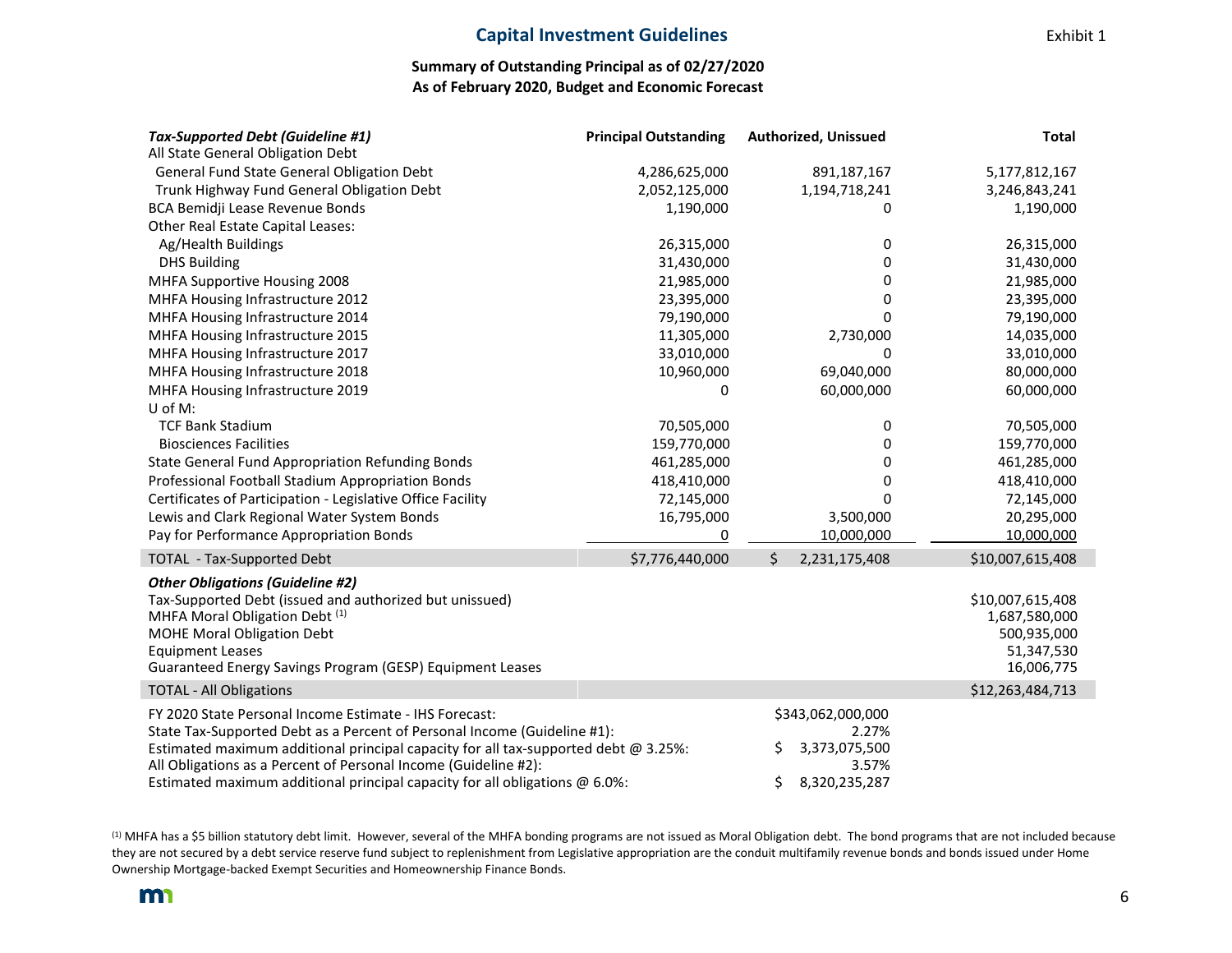#### **Historic and Comparative Debt Metrics**

This Exhibit provides additional information regarding the State's debt capacity. It includes a graph showing historic compliance with Guideline #1 and Guideline #2 under the State's Capital Investment Guidelines, as well as graphs showing direct comparisons to the debt of other states.

The following graph shows the amount of outstanding debt owed compared to state personal income (Guideline #1) and the total amount of authorized debt compared to state personal income (Guideline #2) for each of the last 10 fiscal years.



### **Capital Investment Guidelines #1 and #2**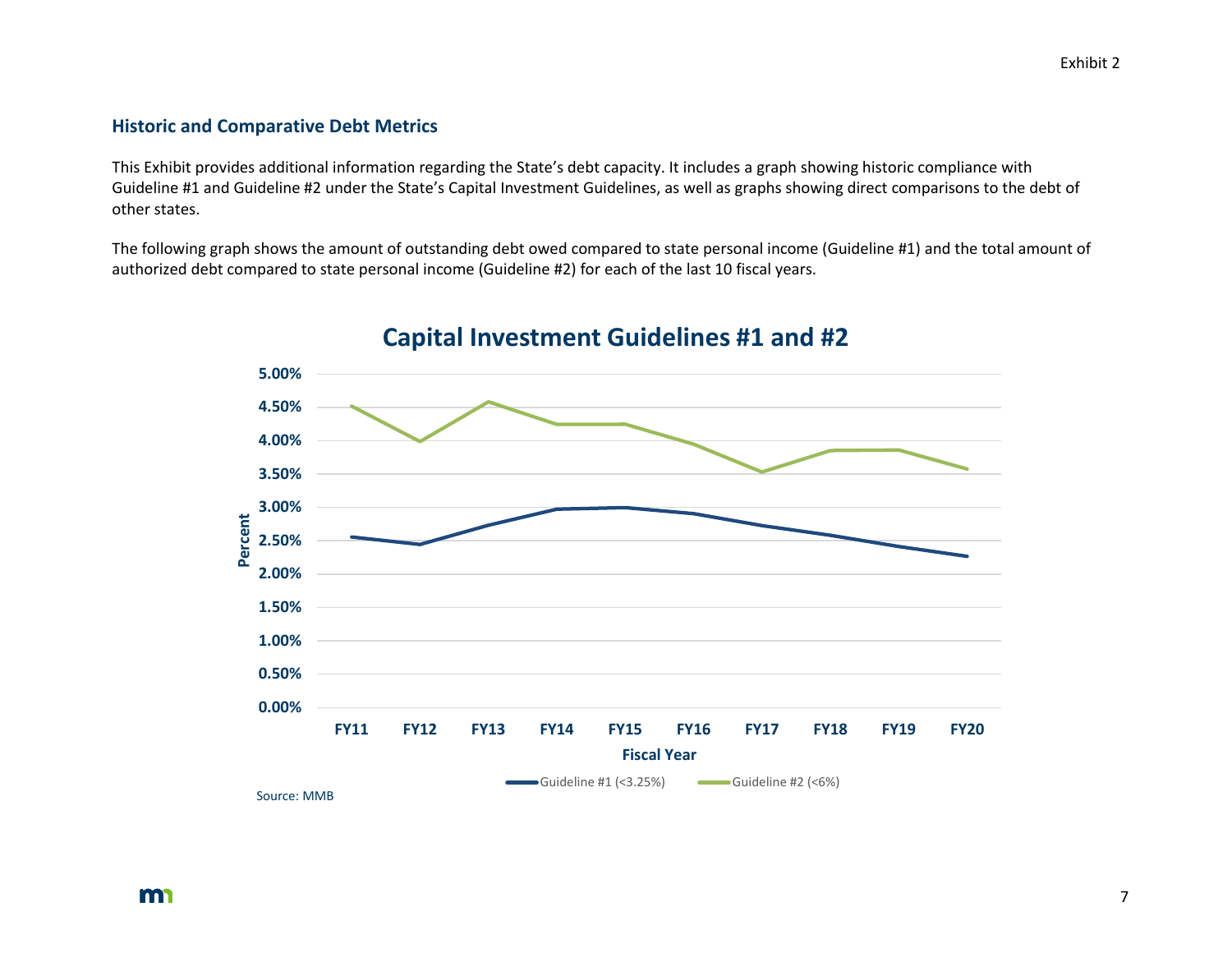The following two graphs show how all 50 states compare on two commonly used debt capacity ratios – Debt to Personal Income and Debt Service to Revenues – highlighting how Minnesota ranks relative to the other states.



Source: Moody's State Debt Medians 2019, June 3, 2019.

\_\_\_\_\_\_\_\_\_\_\_\_\_\_\_\_\_\_\_\_\_\_\_\_\_\_\_\_\_\_\_\_\_\_\_\_

<sup>&</sup>lt;sup>(1)</sup> Moody's compared 2017 personal income to 2018 net tax supported debt, while MMB's calculations throughout this report use current personal income estimates from IHS and current outstanding net tax supported debt. These factors account for the difference in the ratio reported by Moody's in this chart from MMB's calculation of the Guideline #1 ratio.